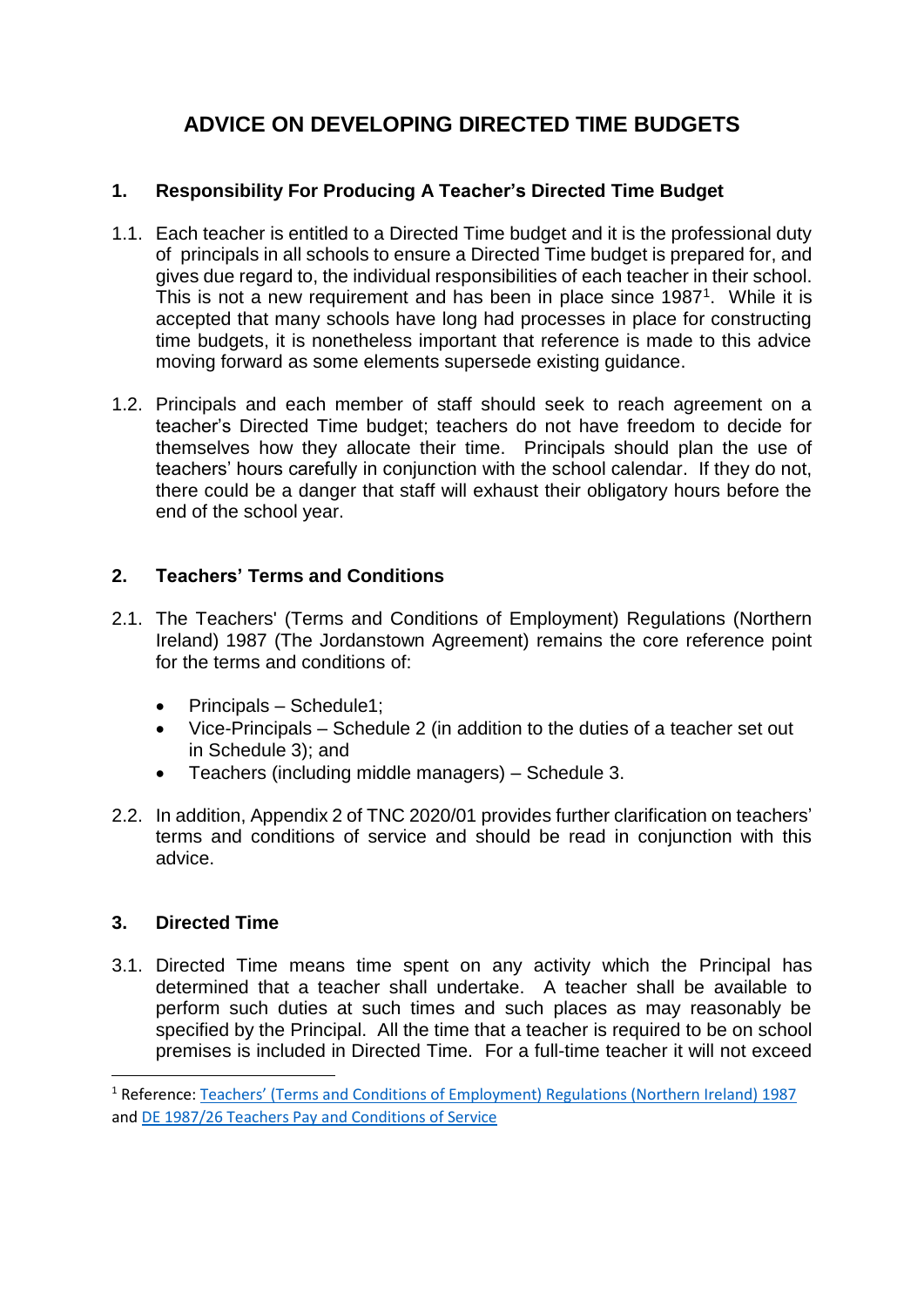1,265 hours per year nor apply to more than 195 days. This includes 5 Non-Teaching "reasonably contiguous" days (Baker days) and 5 optional Staff Development days.

- 3.2. At times, a Principal may not need every teacher to work on the same 195 calendar days or 1,265 hours. For example, an examinations officer may be reasonably directed to attend school when other staff are not in attendance but the 195 days and 1,265 limits apply.
- 3.3. Schools have always been dependent on a commitment from teachers beyond the legal minimum requirement. Schools would find it impossible to include within a teacher's 1,265 hours all of the time currently given by teachers to benefit children and young people in such activities as games, drama, music and school trips. The extent of this commitment is for each teacher to determine for himself or herself. A teacher cannot be directed to undertake duties beyond 1,265 hours on 195 days.
- 3.4. A teacher's Directed Time of 1,265 hours per year is the basic legal requirement for a teacher to satisfy their contractual obligations. Time spent off school premises in preparing and marking lessons is not included in a teacher's Directed Time.

## **4. The Components of Directed Time**

- 4.1. The teacher's central focus in school is improving the quality of pupil learning and achievement. Supervision, cover, allocated pastoral duties, planning, preparation and assessment, Continuous Professional Development, and giving information to parents are all components of a Directed Time budget.
- 4.2. Voluntary after-school activities are not mandatory in the Directed Time budget but may be included, for instance residential school trips, sports groups, music classes, and clubs. If the Principal reasonably directs that a teacher should attend an after-school event it must be included. Normally, this should be in line with the school calendar.
- 4.3. Where a separate contract (not a teaching allowance) is paid, the Principal should not include the activity in the Directed Time budget.
- 4.4. The 1,265 hours per year, which a teacher is required to be available to work is split up into a number of elements:

### 4.4.1. Class Contact Time

A teacher may not be required to teach, as distinct from supervise, children in a formal situation for more than 25 hours per week in a primary or special school and 23.5 hours per week in a post primary school.

The weekly limits of 23.5 hours class contact time in a post primary school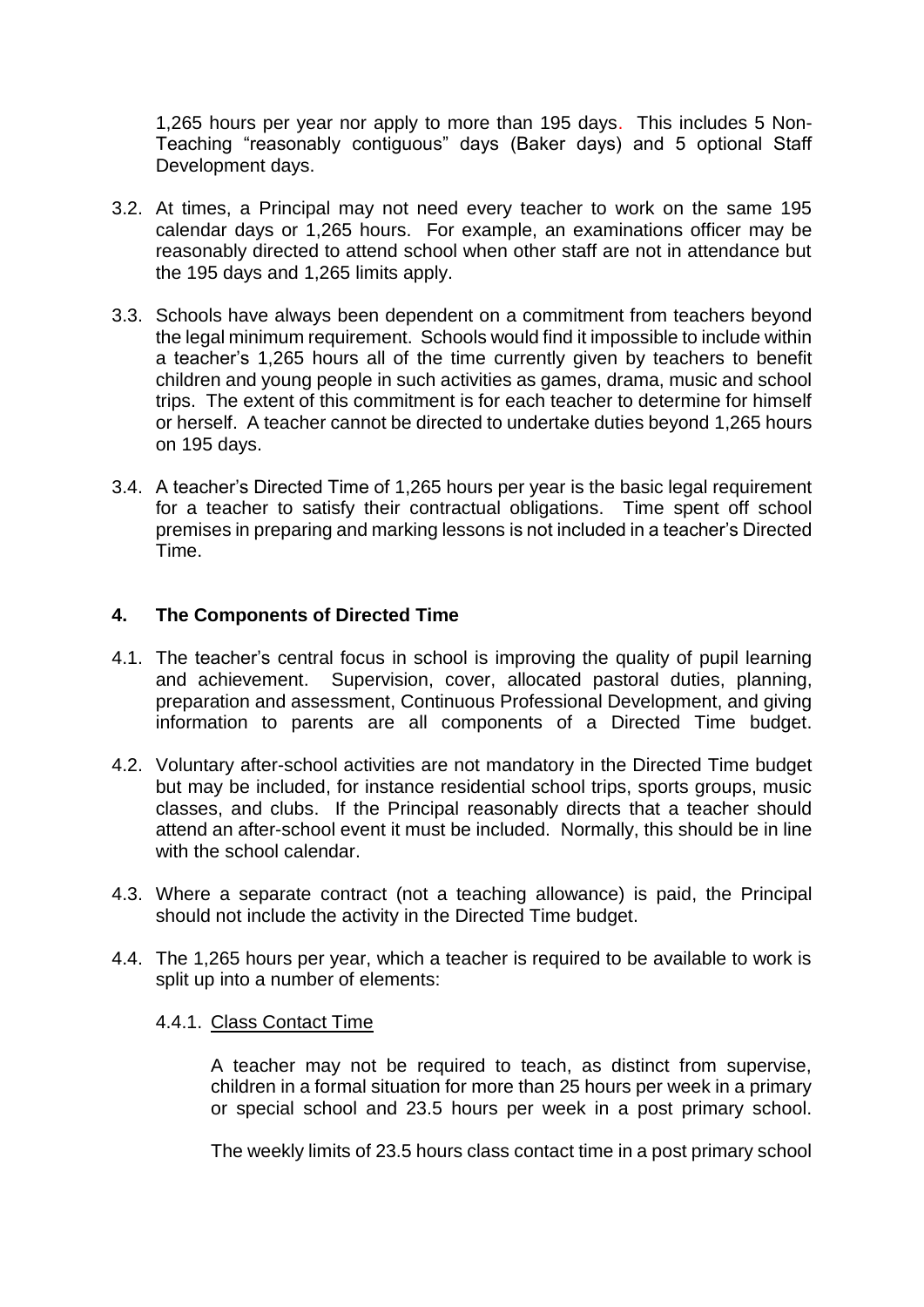and 25 hours in a primary or special school will include any time a teacher is involved in class cover.

Teachers cannot be asked to cover at all (or supervise) when it was known and agreed in advance that an absence would exceed 2 days (other than covering for primary 1, 2 or nursery colleagues).

Teachers in schools of fewer than 222 pupils, nursery (in primary school), primary 1 and primary 2 teachers are not required to provide such cover.

#### 4.4.2. Supervision – Teaching Staff

It is recognised that classroom supervision is not an effective use of a teacher's time. Supervision occurs when a teacher is asked to engage in activities outside the classroom where there is no active teaching taking place. Supervision may include tasks such as morning and afternoon breaks, wet break times, arrangements for the arrival and departure of pupils, bus supervision, school assembly, examinations etc. In certain circumstances, a teacher may be required to supervise, as distinct from teach, the class of an absent colleague.

Where a teacher is not required to supervise at morning or afternoon break, or where this is done on a rota basis, this period must still be defined as Directed Time.

Unless employed under a separate contract as a mid-day supervisor, a teacher shall not be required to undertake mid-day supervision.

#### 4.4.3. Non-teaching Days

Full-time teachers are required to be available for work on 195 days per year, of which at least 5 are non-teaching days. These 5 days must also be accounted for within the 1,265 hours.

#### 4.4.4. Teaching Allowance and Special Educational Needs Allowance Duties (Including SENCO)

Some teachers will be in receipt of Teaching Allowances or Special Educational Needs Allowances that will have specific duties attached that are additional to teaching. Where this is the case these duties must also be allowed for within the Directed Time budget of 1,265 hours.

#### 4.4.5. Planning, Preparation and Assessment (PPA)

The Pay & Workload Agreement, April 2020, guarantees that 10% of a teacher's Directed Time (i.e. 126½ hours per annum) is set aside for Planning, Preparation and Assessment. (PPA). This dedicated PPA time will enable a teacher to raise standards through individual and collaborative professional activity. The Teachers' (Terms and Conditions of Employment) Regulations (Northern Ireland) 1987, in regard to working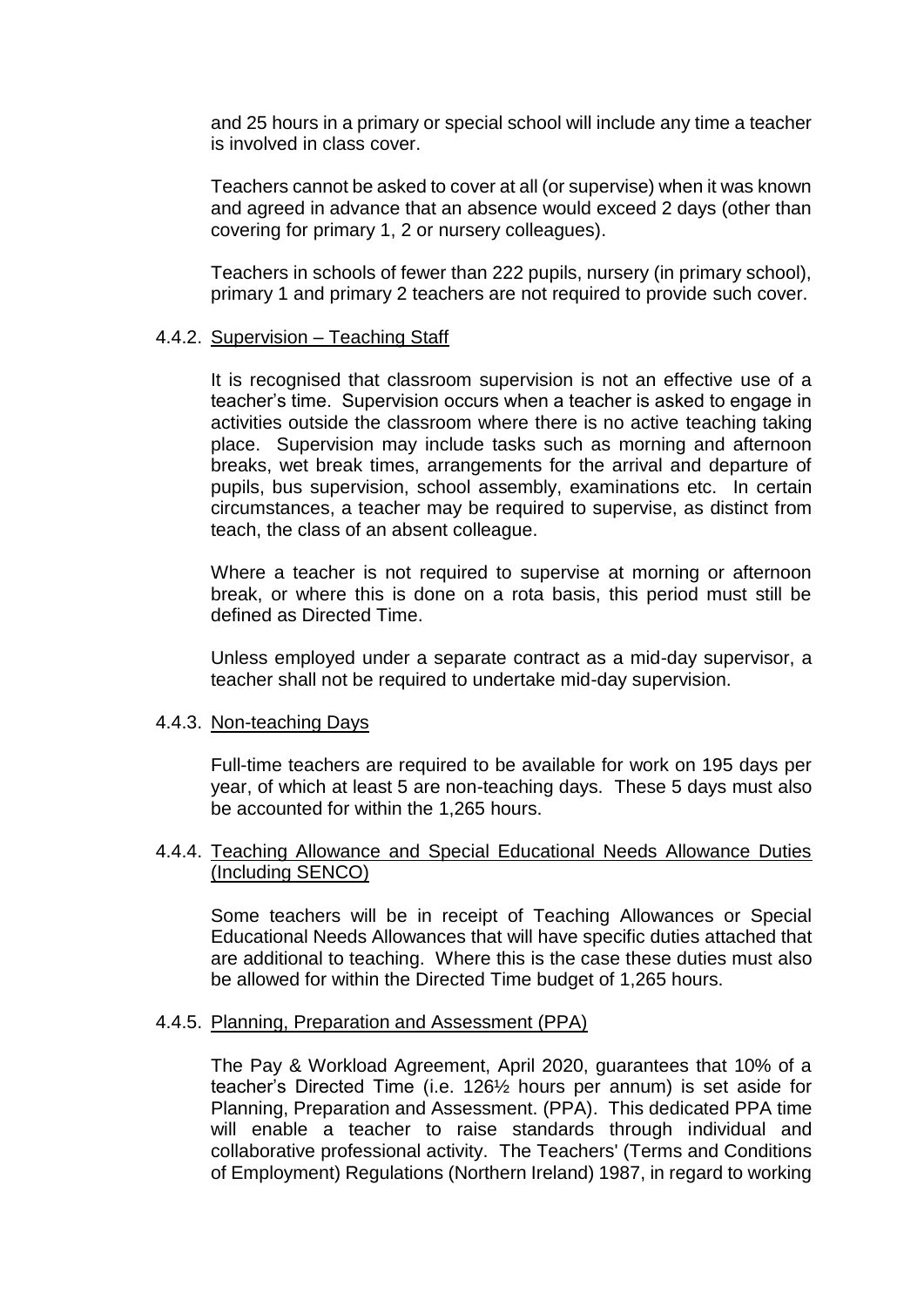time, states that a teacher shall be available to perform such duties at such times and such places as may reasonably be specified by the Principal. School managements should ensure that a teacher's PPA time is not eroded by demands and should be kept available for teachers to individually prepare, work, plan, mark and meet collaboratively with their colleagues.

#### 4.4.6. Other Professional Duties

There is a range of other professional activities that go on regularly within schools. If a teacher is expected to carry out any duty that is deemed reasonable, then it must also be accounted for in the Directed Time budget. Due attention must be paid to the Strategy for Teacher Health and Wellbeing in Northern Ireland (TNC 2011/1), particularly where a teacher volunteers to take on additional duties on an unremunerated basis.

#### 4.4.6.1. Attendance at School Assembly

Attendance at School Assembly is included in Directed Time. Leading an assembly is considered to be class contact time in the Directed Time budget.

#### 4.4.6.2. Conducting Registration of Pupils

Registration is included in Directed Time. If a teacher is required to deliver learning or pastoral work, this period of time is considered to be class contact time in the Directed Time budget.

#### 4.4.6.3. Participation in Extra-curricular Activities

Schools have always been dependent on a voluntary commitment from teachers, in an extended professional role, beyond the legal requirement. Schools would find it impossible to include within a teacher's 1,265 hours all of the time currently given for the benefit of children and young people in the form of voluntary activities such as games, drama, music and school trips.

#### 4.4.6.4. Attendance on Residential Trips

Teachers cannot be directed to take pupils on educational visits involving overnight stays. Where this takes place on a voluntary basis, it is a matter of negotiation between the teacher and the Principal as to the amount of Directed Time that will be allocated to this activity out of the annual Directed Time budget.

#### 4.4.6.5. Participation in Evening Meetings

Evening meetings are included within Directed Time. These should normally be included within the schedule of meetings provided in the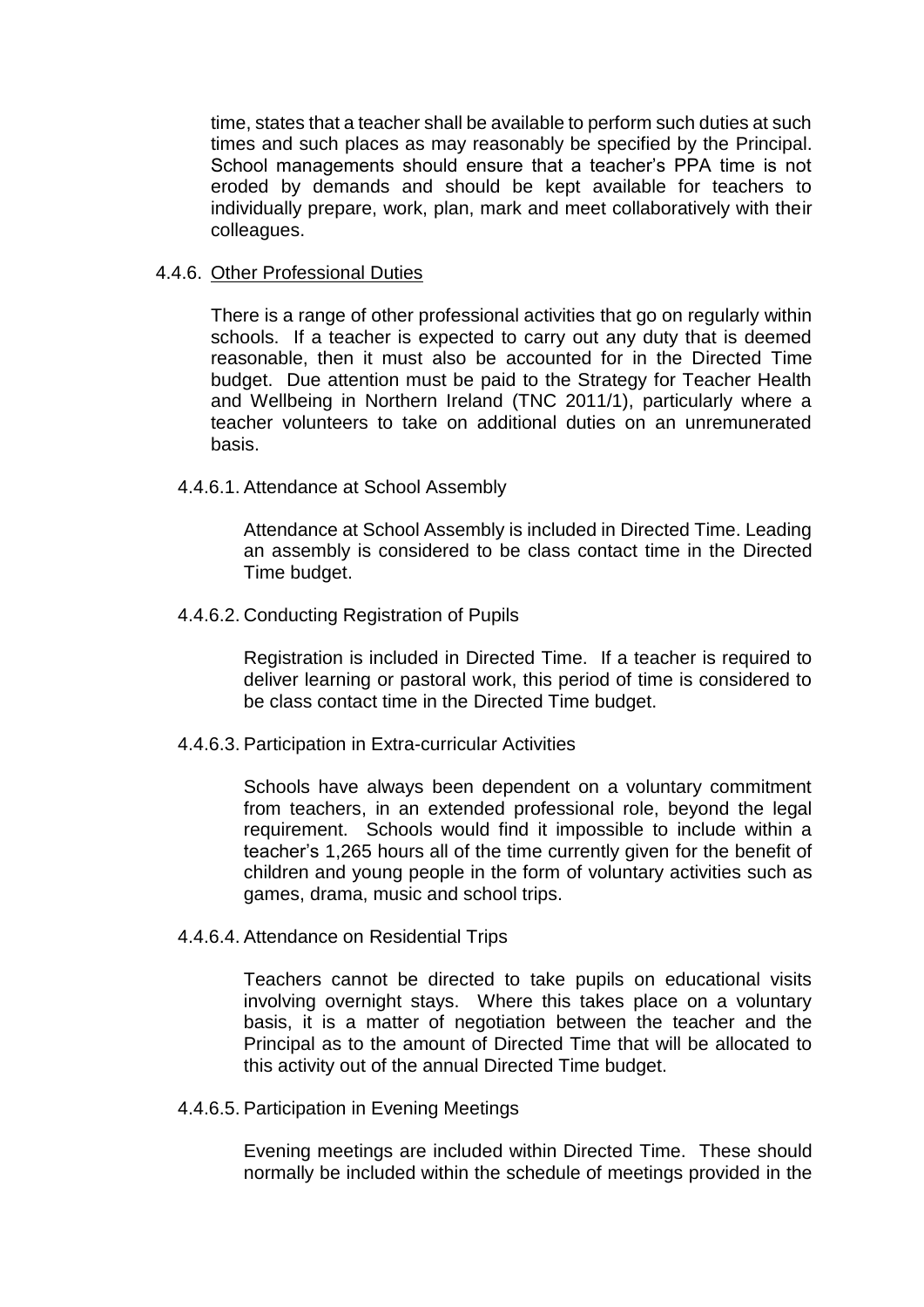school calendar at the beginning of the academic year. It is recommended that schools develop locally agreed provisions which provide a degree of flexibility for when such meetings need to be rearranged due to exceptional or unforeseen circumstances.

See Appendix 2 of TNC 2020/01 in relation to travel expenses.

## **5. Application of Directed Time to Substitute Teachers Engaged Through NISTR**

- 5.1. NISTR should be used for immediate, unplanned, short term teaching cover or to fill vacancies that are short term and planned to last no more than 6 months. If a temporary teacher is engaged up to 6 months, Directed Time should be applied and it would be appropriate to have a proportionate Directed Time budget.
- 5.2. A temporary teacher should not be treated less favourably than a comparable permanent teacher. For example, if a temporary teacher is engaged for a complete week in a primary school on a full-time basis they should have no more than 25 hours class contact time.
- 5.3. Part-time teachers have the pro-rata equivalent of 1,265 hours.

### **6. Contingency**

- 6.1. Contingency time is the time left following the allocation of Directed Time commitment. It is recommended that each teacher's Directed Time budget includes an element of contingency time to ensure there is flexibility to accommodate situations that may arise and are unaccounted for within the Directed Time budget. TNC 2011/8 recommends that an element of contingency time should be set aside to ensure that there is a level of flexibility. However, in some schools it may be more beneficial to ensure that all Directed Time is accounted for at the beginning of the year and then to reallocate time, if necessary from another aspect of the Directed Time budget to any unplanned events that will require dedicated time.
- 6.2. If it is determined, for instance that every teacher should be in school 15 minutes before the beginning of teaching time and 15 minutes at the end of each teaching day, school leaders should ensure that this time is included in the Directed Time budget.

### **7. In-year Variation**

7.1. There are times, usually predictable well in advance, when the pattern of the school day/operation of the set timetable is disrupted e.g. start of school year, end of term, GCSE/GCE examinations in May/June. Not every week in the school year is the same, for example the beginning of the school year, end of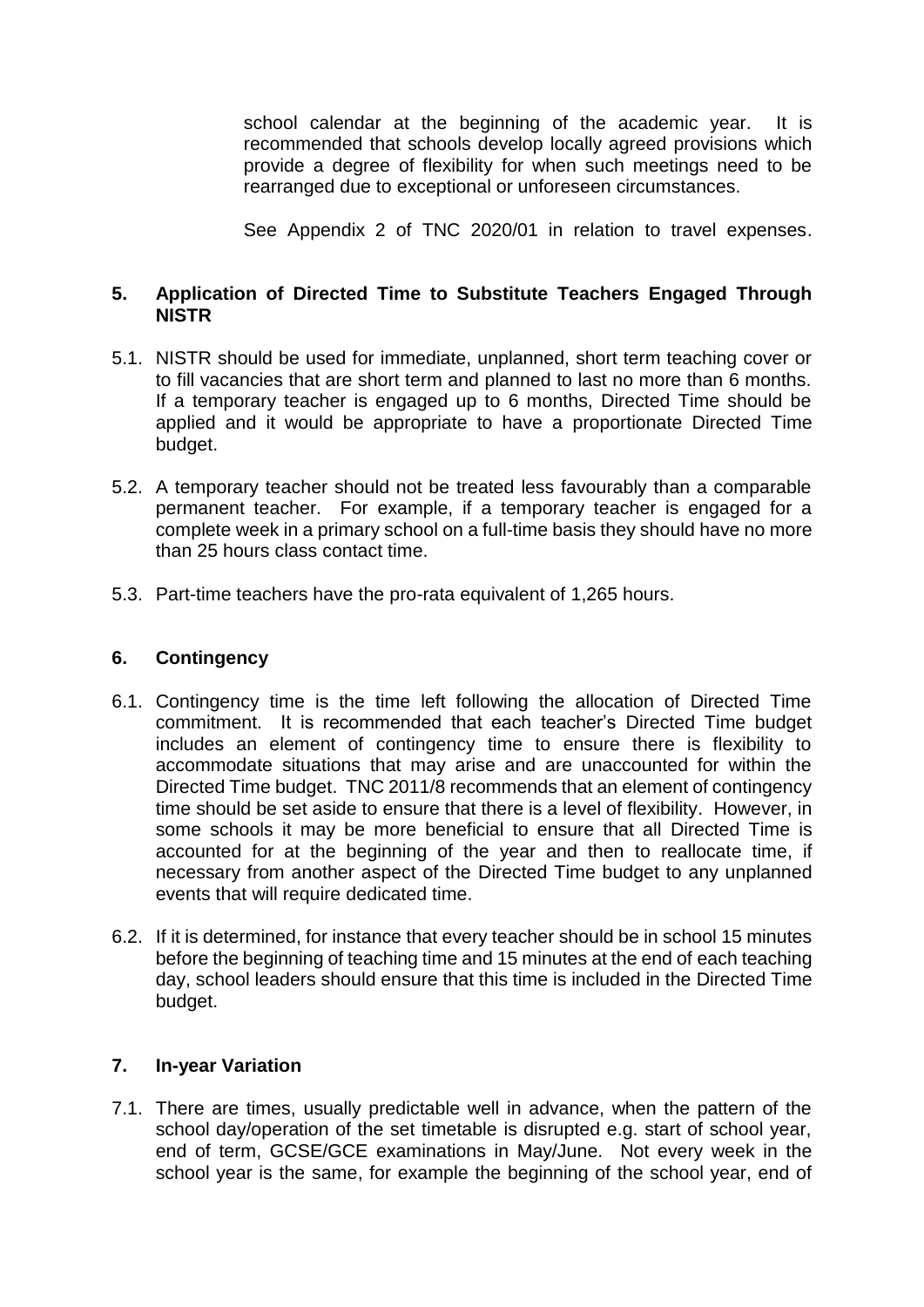term, exam and report writing periods. Likewise, teaching time does not have to be the same in each week but cannot exceed the 23.5 / 25 hour limit in a single week.

## **8. Lunch Break Entitlement**

- 8.1. All teachers are required to have a break of at least 30 minutes.
- 8.2. Teachers in a primary or post primary school are required to have a break of at least 30 minutes between the hours of 12 noon and 2.00pm.
- 8.3. Teachers in nursery schools and nursery units in primary schools are required to have a break of at least 30 minutes between the hours of 12 noon and 2.30pm.
- 8.4. Lunch breaks are unpaid and do not count towards Directed Time and teachers are not required to remain on school premises during lunchbreak.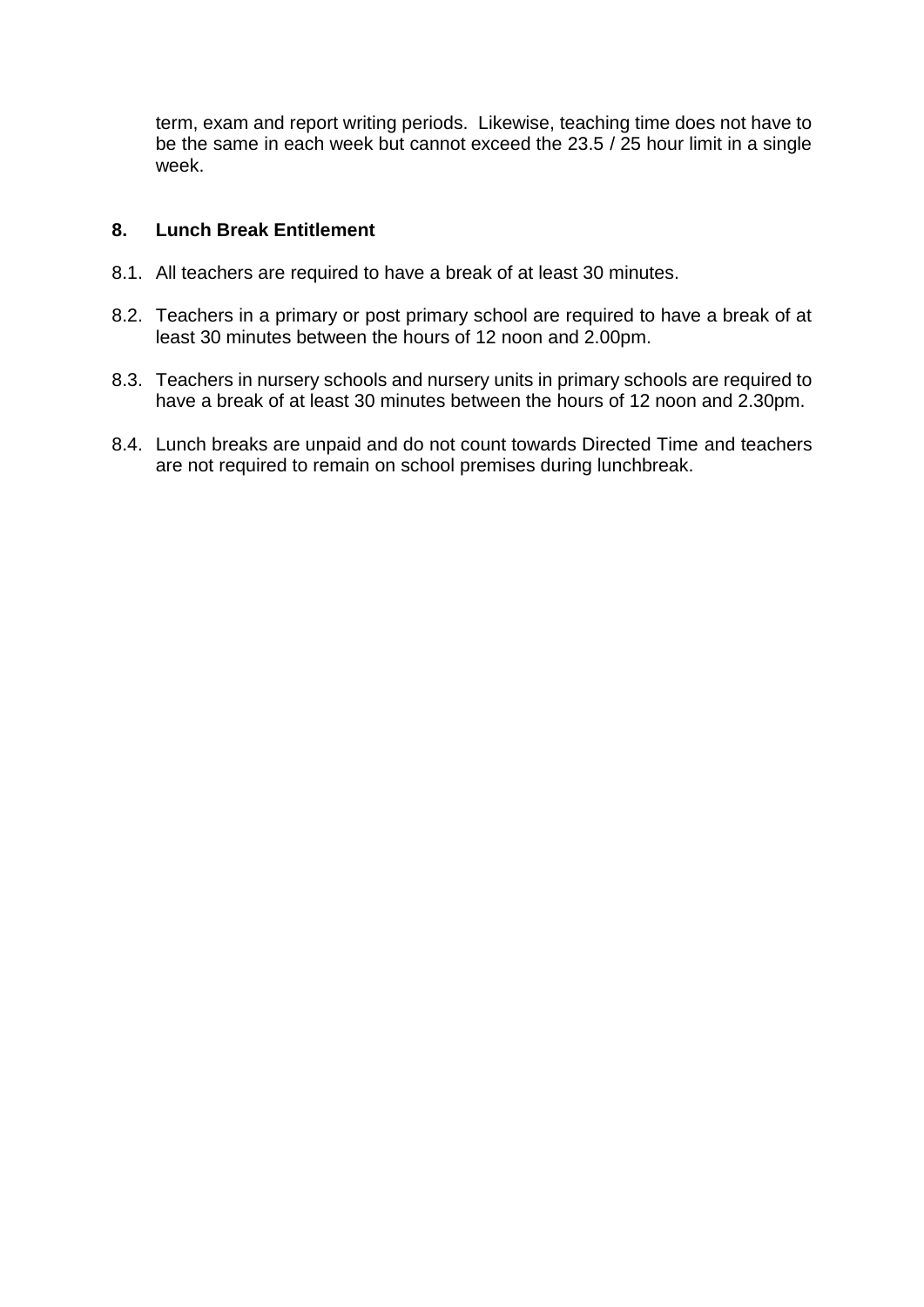## **APPENDIX A**

## **DIRECTED TIME BUDGET CHECKLIST**

- Have the 195 days been identified?
- Are the following included?
	- o all the time a teacher is directed to be on school premises (including parent consultation meetings);
	- $\circ$  10% PPA time:
	- o an annual schedule of meetings provided in advance of the academic year;
	- o all meetings, including for those with teaching allowances;
	- o time to be spent preparing the written report to parents on the progress of their children;
	- o time for PRSD meetings, evidence collating and reporting;
	- o class contact time (inclusive of cover);
	- o all the supervision in which a teacher must engage;
	- o non-teaching days.
- If the teacher is in receipt of a teaching allowance and/or Special Educational Needs allowance, are the associated duties allowed for within the Directed Time budget?
- Is the time made available to the SENCO proportionate and appropriate to the needs of pupils in the school?
- Are all the responsibilities included in the Directed Time budget consistent with a teacher's professional duties (see Appendix B)?
- Has due attention been paid to work/life balance?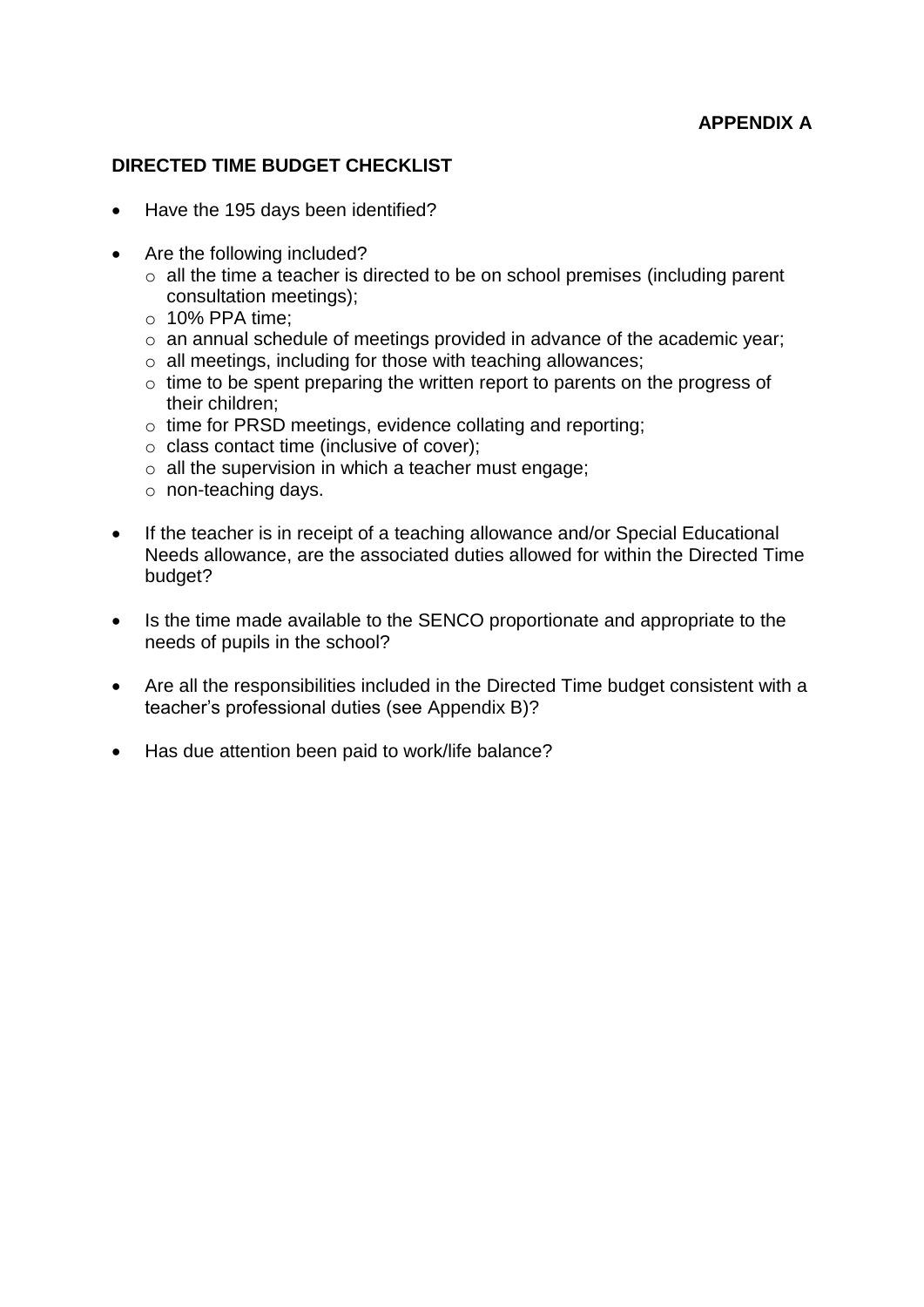## **PROFESSIONAL DUTIES**

The following aspects of a teacher's professional role are provided for information. The list is neither exhaustive nor intended to be applied in full to any individual teacher.

**Teaching** (including allocated time to undertake cover)

- Teaching time
- Cover
- $\bullet$  Assembly<sup>2</sup>
- Extra-curricular / Co-Curricular activities (see Section 3.2, Appendix 3 of TNC 2011/08)

## **Professional Communication**

To include activities and participation in meetings which will support:

- effective teaching and learning;
- professional collaboration;
- school development planning and action planning;
- self-evaluation processes, e.g. review and development of teaching schemes, curricular provision;
- cooperation with the reasonable demands of inspection activity;
- partnership with parents.

#### Internal

- whole school;
- department / key stage / year group;
- pastoral roles;
- safeguarding / child protection;
- working groups;
- governors.

### External

- parents;
- external agencies;
- stakeholders:
- Area Learning Communities (ALCs);
- clusters;
- shared education partners:
- reporting;

**.** 

work placements (e.g. student teachers).

<sup>&</sup>lt;sup>2</sup> Allocation of time in relation to assemblies may include time for teachers to lead assembly AND time for teachers to attend assembly to assist with supervision of pupils (see Organisational Responsibilities section below)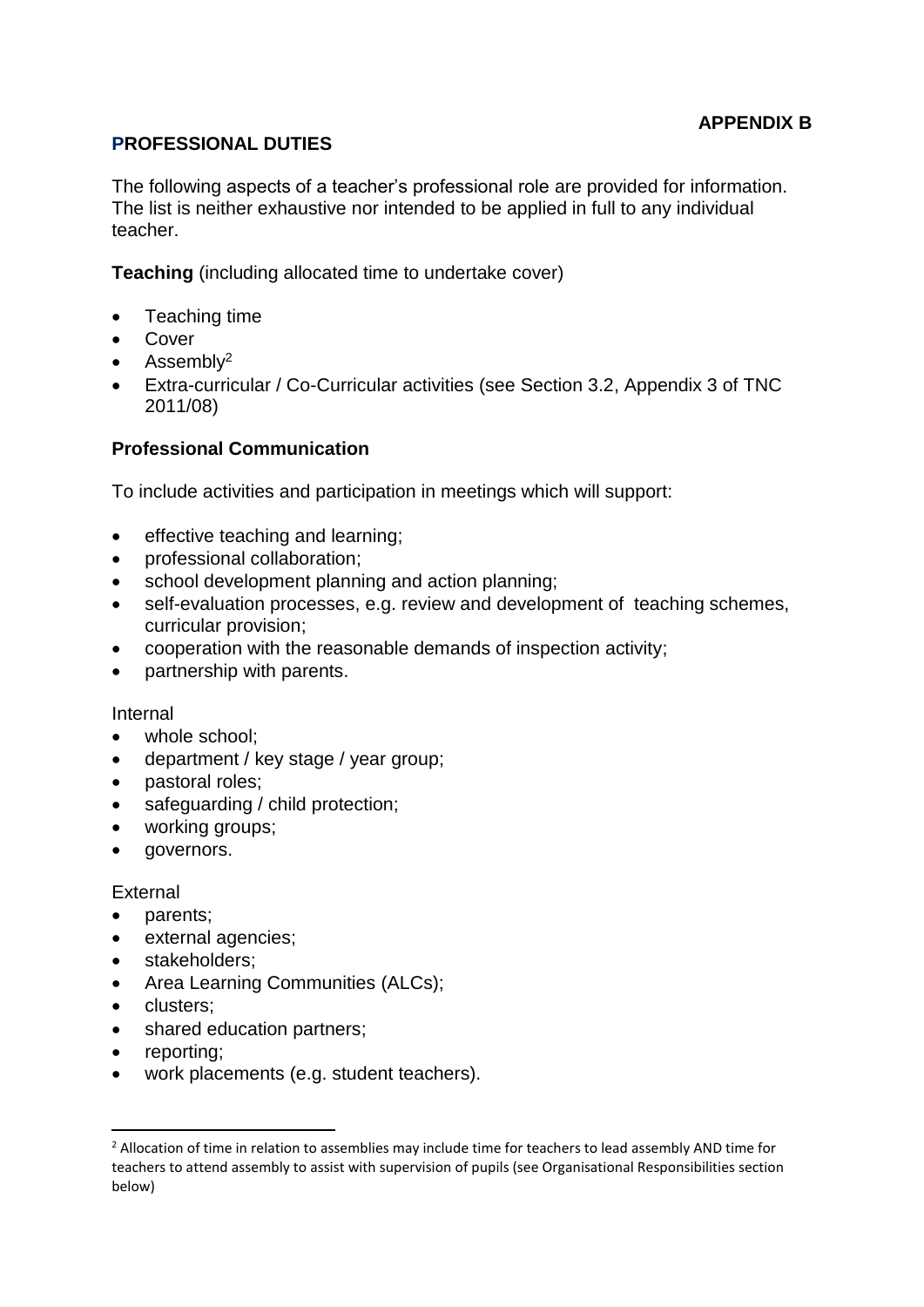## **Individual Planning, Preparation and Assessment for Effective Learning**

Undertaken by individual teachers (10% of 1,265 hours)

- Medium and short term planning, done in collaboration with other teachers, as appropriate.
- Evaluation and review of teaching and learning.
- Preparation to support effective learning, e.g. sourcing resources, preparing displays, gathering equipment.
- Assessment for learning, in accordance with school policy.
- Statutory assessment.

## **Teacher Professional Learning**

- Individual and collaborative professional learning activity, internal and external.
- Induction and EPD.
- PRSD.

### **Guidance, Advice and Support for Individual Pupils and Associated Administration**

Direct engagement with pupils, parents, other agencies supporting pupils.

- Pastoral support.
- Careers advice.
- Guidance to support learning and achievement.
- Behaviour management.

### **Organisational Responsibilities**

Activity to support the effective and efficient operation of the school as a safe learning community.

- Pupil registration duties.
- Recording and reporting using SIMS.
- Administration arising from SEN / safeguarding / anti-bullying.
- Requisition of resources for learning.
- Break supervision.

 $\overline{a}$ 

- $\bullet$  Attendance at assembly<sup>3</sup>.
- Safe travel between split sites.
- Risk assessments as required.

## **Post Specific Responsibilities**

Duties associated with a post holder as set out in individual job descriptions and taking account of school development plan priorities.

<sup>&</sup>lt;sup>3</sup> Allocation of time in relation to assemblies may include time for teachers to lead assembly AND time for teachers to attend assembly to assist with supervision of pupils (see Teaching section above)